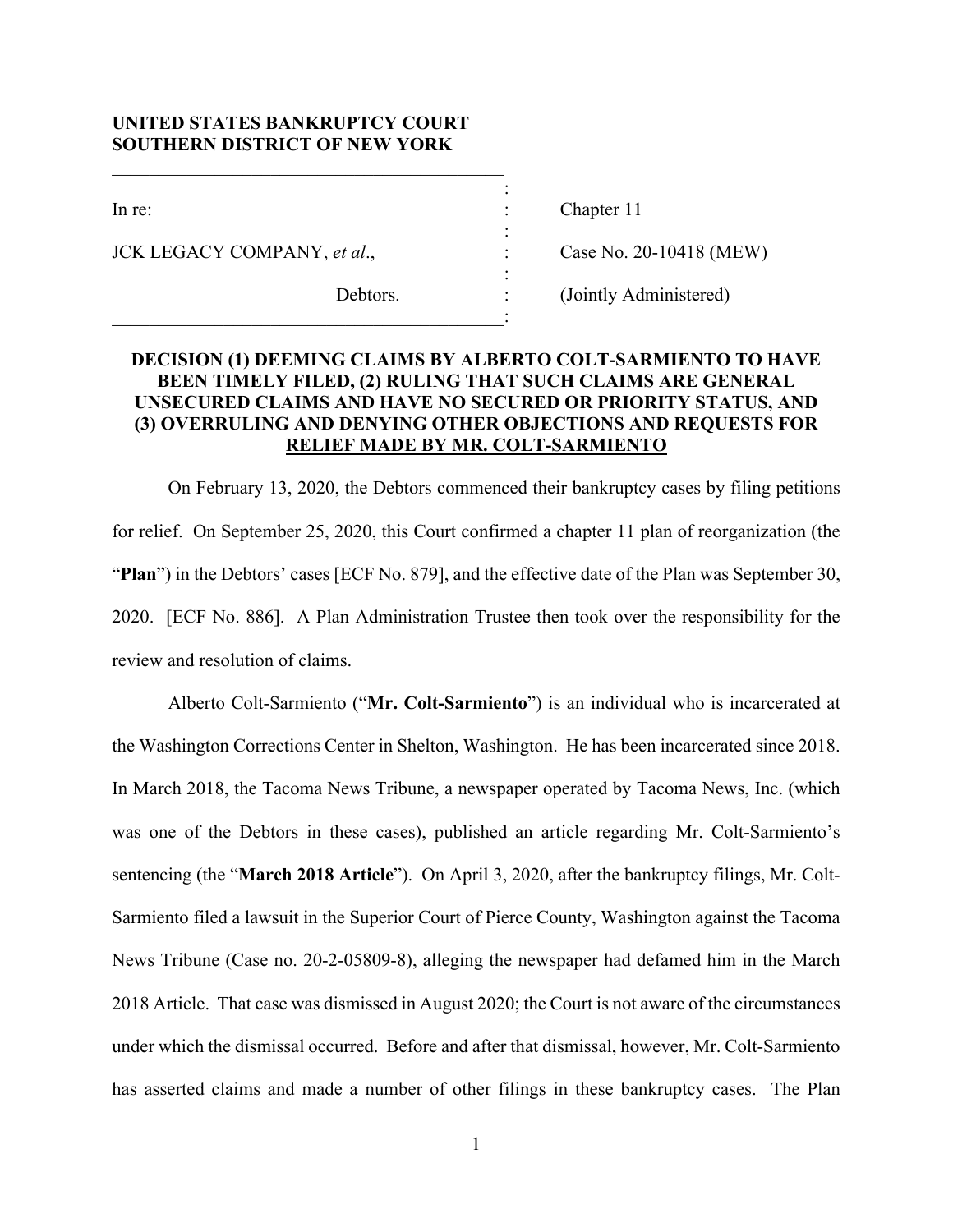Administration Trustee and the Pension Benefit Guaranty Corporation (the "**PBGC**") have filed responses to some of those filings. The relevant docket items include the following:

(i) a handwritten document submitted by Mr. Colt-Sarmiento and entitled *Verified Proof of Claim Complaint* (the "**Original Proof of Claim**"), which was dated July 19, 2020, and filed August 7, 2020 [ECF No. 754];

(ii) A handwritten, but undated, *Objection to Debtors' Availing Asset Claims and Formal Request for New Securities Rule 7012; and Objection to Rejection from Debtor in Schedule A Sec 2 and 5* (the "**Objection**"), in which Mr. Colt-Sarmiento objected to a motion to make payments under a Corporate Incentive Plan and asked for certain other relief, and to which Mr. Colt-Sarmiento attached a *First Amended Verified Proof of Claim*, filed on the docket as of October 1, 2020 [ECF No. 1194];<sup>1</sup>

(iii) a handwritten *Notice of Corrected Status from General Unsecured Creditor to Secured Creditor Status*, dated October 12, 2020, and filed October 21, 2020 [ECF No. 930], in which Mr. Colt-Sarmiento asked that his claim be treated as a secured claim;

(iv) the Plan Administration Trustee's July 23, 2021 response to the objections Mr. Colt-Sarmiento had filed at docket no. 1194 [ECF No. 1215];

(v) the Plan Administration Trustee's objection to Mr. Colt-Sarmiento's claim and to his request to be treated as a secured creditor, filed July 23, 2021 [ECF No. 1216];

(vi) a typed notice of appearance and a request by Mr. Colt-Sarmiento for permission to make "new objections" without specifying the matters to which he wished to object, dated July 26, 2021 and docketed as of August 4, 2021 [ECF No. 1228];

<sup>1</sup> The docket receipt shows this entry was docket in May 2021, though the document bears a receipt stamp of October 1, 2020.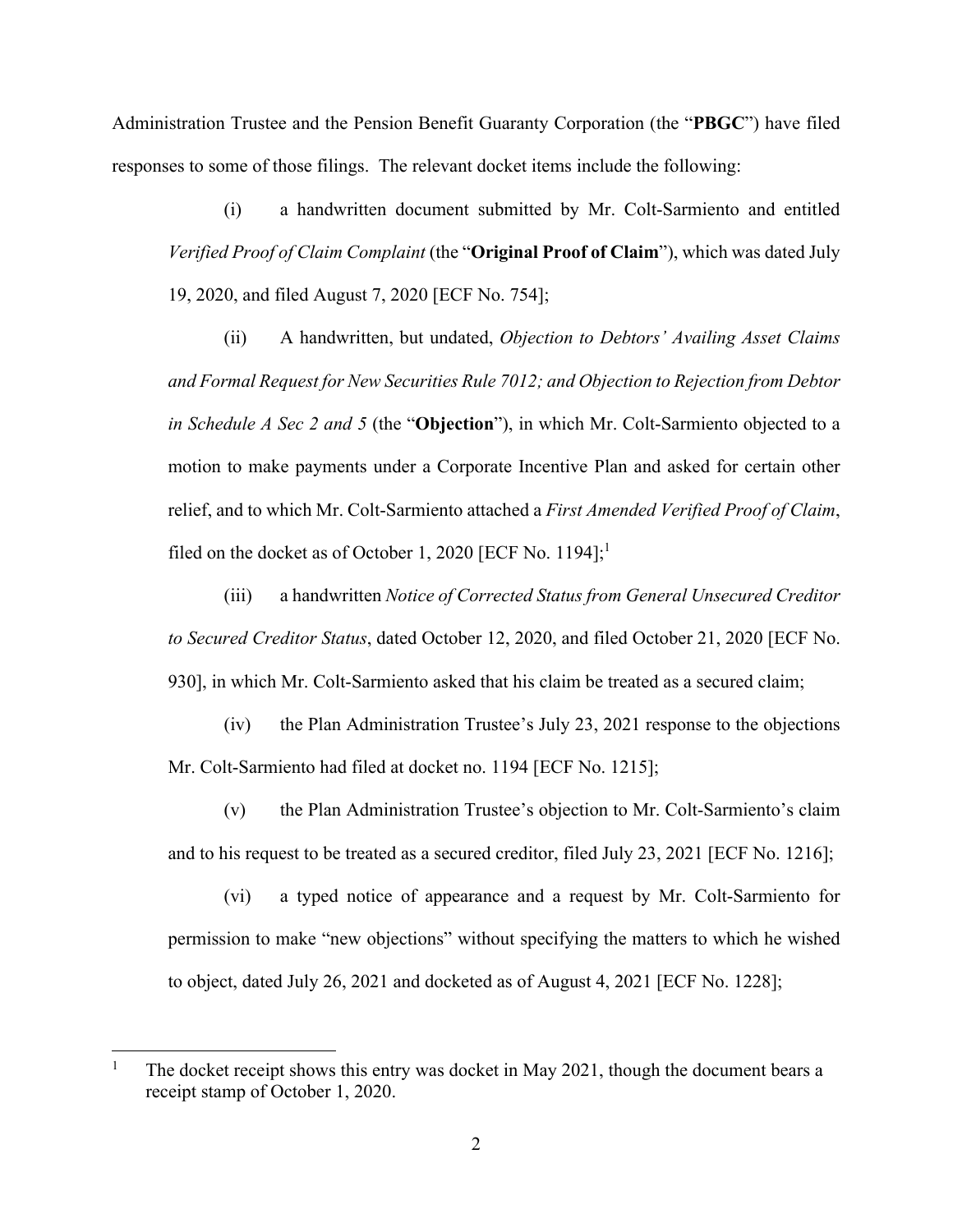(vii) a request by Mr. Colt-Sarmiento for additional time to respond to the Plan Administration Trustee's objections [ECF No. 1255], which the Court granted by Order entered October 1, 2021 [ECF No. 1284];

(viii) a typed *Motion to Vacate Order/Judgment In Part*, filed by Mr. Colt-Sarmiento in late September 2021 [ECF No. 1291], in which Mr. Colt-Sarmiento asked the Court to vacate a prior Order that had approved a mediation to resolve claims asserted by the PBGC;

(ix) an additional typed *Motion to Vacate Order Granting PBGC's Motion for Order Requiring Mediation*, filed by Mr. Colt-Sarmiento in October 2021 [ECF No. 1311];

(x) a typed notice of appearance by Mr. Colt-Sarmiento, to which Mr. Colt-Sarmiento attached an *Amended Verified Proof of Claim Complaint*, dated October 15, 2021 and filed October 27, 2021 [ECF No. 1323];

(xi) a response by the PBGC to Mr. Colt-Sarmiento's motions to vacate the mediation Orders, filed on November 9, 2021 [ECF No. 1326]; and

(xii) a typed letter filed by Mr. Colt-Sarmiento in November 2021 [ECF No. 1360], in which Mr. Colt-Sarmiento sought permission to appear on his own behalf in support of his motion to vacate the Order that had approved the mediation of the PBGC's claim.

Throughout his filings Mr. Colt-Sarmiento has asked, among other things, that his claim be accepted and treated as having been properly asserted. Each of the issues raised by Mr. Colt-Sarmiento's filings and by the parties' responses is addressed below.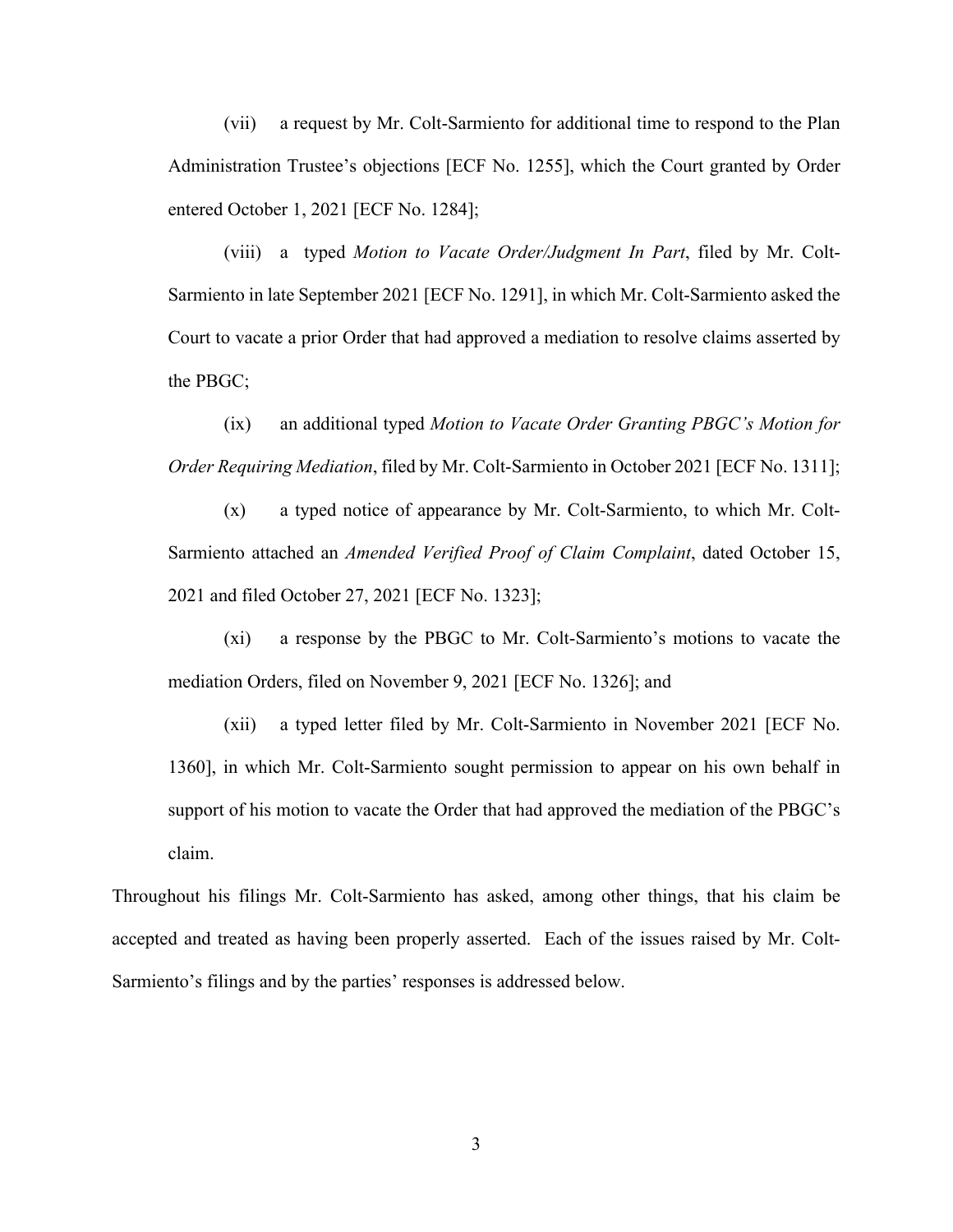#### **I. The Proof of Claim**

In accordance with Rule  $3003(c)(3)$  of the Federal Rules for Bankruptcy Procedure this Court entered an Order (the "**Bar Date Order**") that established July 10, 2020, as the deadline for non-governmental entities to file proofs of claim (the "**Bar Date**"). Fed. R. Bankr. P. 3003(c)(3); *Order Establishing Bar Dates for Filing Proofs of Claim and Approving Form and Manner of Notice Thereof*, entered May 21, 2020 [ECF No. 485]. The Bar Date Order also specified that proofs of claim should conform substantially to Official Bankruptcy Form No. 410. In compliance with the Bar Date Order, the Debtors mailed notices to many creditors and published notice of the Bar Date in the New York Times on May 29, 2020. *See* ECF No. 513.

The Plan Administration Trustee has argued that Mr. Colt-Sarmiento's claim was untimely, that it was improper in form, and that in any event it is not entitled to be treated as a secured claim.

### **A. Timeliness**

As noted above, Mr. Colt-Sarmiento filed a lawsuit against the Tacoma News Tribune in April 2020. However, a review of the affidavits of service that are on file shows that Mr. Colt-Sarmiento was not included among the creditors to whom notices of the Bar Date were mailed in May 2020. [ECF No. 503]. The Court issued an Order on February 23, 2022, that referred to Mr. Colt-Sarmiento's lawsuit and to the fact that the lawsuit preceded the issuance of the Bar Date Order, and that directed the Plan Administration Trustee to address the question of whether Mr. Colt-Sarmiento was a "known" creditor and whether he was provided notice of the Bar Date by mail. [ECF No. 1407]. The Court expected (among other things) that the Plan Administration Trustee would respond by advising the Court as to whether the Debtors had received notice or were otherwise aware of Mr. Colt-Sarmiento's lawsuit prior to the Bar Date. Instead, the Plan Administration Trustee's response, filed February 28, 2022, merely states that "[i]t is the Plan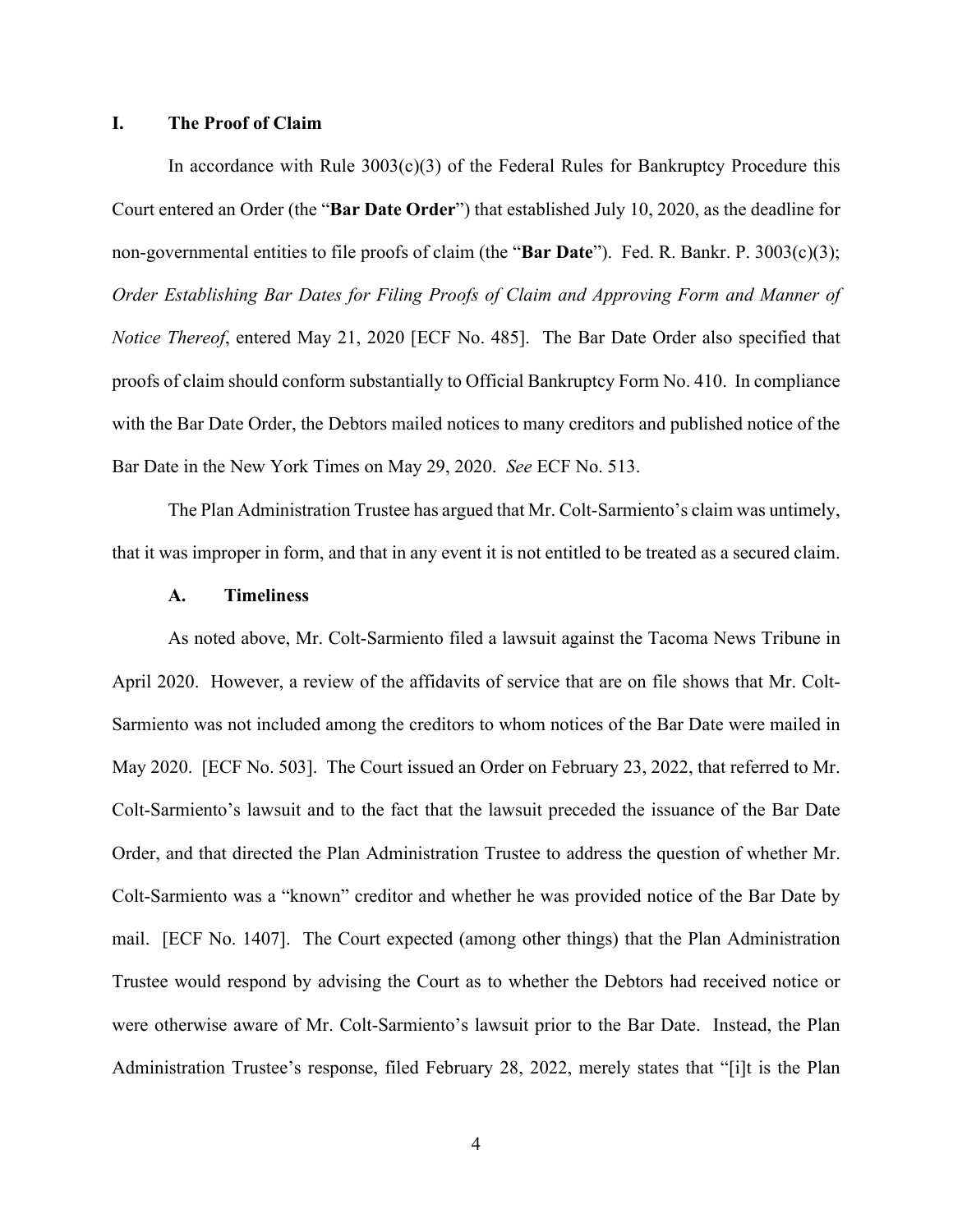Administration Trustee's understanding that Mr. Colt-Sarmiento was not a known creditor of the Debtors." [ECF No. 1413]. No elaboration was offered, and no explanation was provided as to any investigation of the underlying facts that had occurred or as to inquiry that might have been made of the relevant debtor and its attorneys.

It is well-settled that reasonable publication notice is sufficient for creditors whose identities are not known. *See Mullane v. Central Hanover Bank & Trust Co.*, 339 U.S. 306, 70 S. Ct. 652, 94 L. Ed. 865 (1950); *see also In re Waterman S.S. Corp.*, 157 B.R. 220, 222 (S.D.N.Y. 1993); *In re Chateaugay Corp.*, No. 86 B 11334 (BRL), 2009 Bankr. LEXIS 275, 2009 WL 367490, at \*5 (Bankr. S.D.N.Y. Jan. 14, 2009) (applying *Mullane* and related cases to determine that notice to unknown tort claimants was sufficient to bar their lawsuits). However, it is equally well-settled that due process requires that "known" creditors be given direct notice, by mail, of a bar date and of other proceedings relevant to their claims. *See New York v. New York, N.H. & H.R. Co.*, 344 U.S. 293, 297 (1953); *Mullane*, 339 U.S., at 314, 70 S. Ct 652, 94 L. Ed. 865. The Debtor bears the burden of proving that a creditor received adequate notice of the bar date. *In re Massa,*  187 F.3d 292, 296 (2d Cir. 1999); *In re Queen Elizabeth Realty Corp.*, 2017 Bankr. LEXIS 793, at \* 9-10 (Bankr. S.D.N.Y. Mar. 24, 2017); *In re Horton*, 149 B.R. 49, 57 (Bankr. S.D.N.Y. 1992). The Plan Administration Trustee has not carried that burden. In the absence of any alternative explanation, or any declaration to the contrary, it appears most likely that Mr. Colt-Sarmiento's April 2020 lawsuit was known to the Debtors or their attorneys, and was sufficient to make Mr. Colt-Sarmiento a "known" creditor for due process purposes. He therefore was entitled to direct notice, by mail, of the Bar Date. He did not receive such direct notice.

Mr. Colt-Sarmiento nevertheless somehow learned of the bankruptcy cases. His Original Proof of Claim is dated July 19, 2020 (only nine days after the Bar Date) and it was received by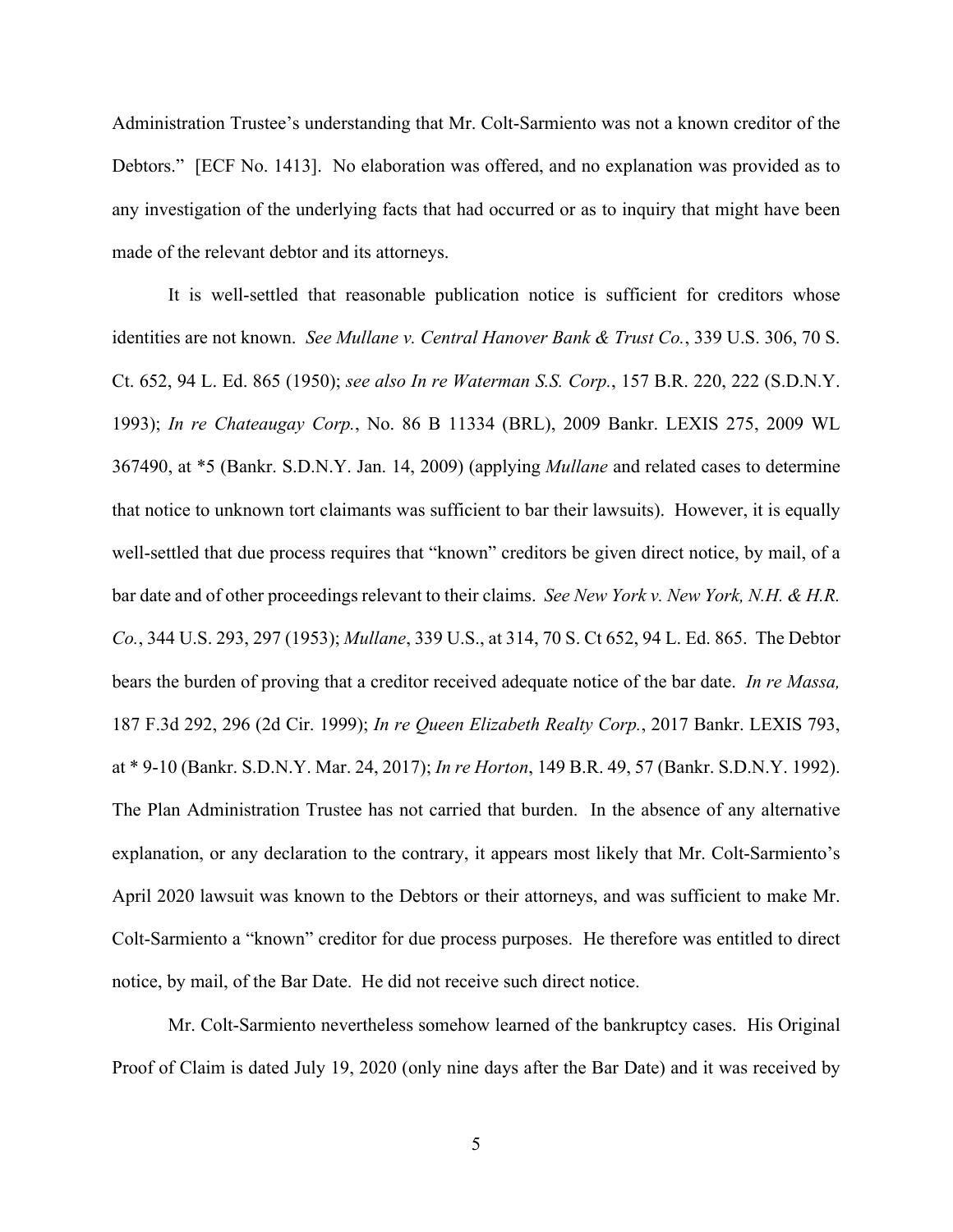the Court and docketed on August 7, 2020, slightly more than three weeks after the Bar Date. [ECF No. 754].

I note that Mr. Colt-Sarmiento has not referenced "due process" cases and has not formally asked to be relieved of the Bar Date on due process grounds. He also has not cited to Rule 9006 of the Federal Rules of Bankruptcy Procedure or explicitly asked for relief under that Rule. But there are only so many niceties of legal practice that can reasonably be expected given Mr. Colt-Sarmiento's position. Mr. Colt-Sarmiento has clearly and unambiguously asked that his proof of claim be treated as one that was validly filed, and the Court will treat Mr. Colt-Sarmiento's many requests that his claim be allowed to participate in the bankruptcy case as a request, in part, that his claim be treated as timely notwithstanding the fact that it was filed a short time after the Bar Date.

Rule 9006 provides that the Court may excuse the late filing of a claim based on "excusable neglect." The United States Supreme Court has held that the relevant factors to be considered are (1) the danger of prejudice; (2) the length of the delay and its potential impact on proceedings; (3) the reason for the delay, including whether it was in the reasonable control of the movant; and (4) whether the movant acted in good faith. *See Pioneer Inv. Servs. v. Brunswick Assocs., Ltd. P'ship*, 507 U.S. 380 (1993). Those factors weigh in favor of treating Mr. Colt-Sarmiento's claim as timely. He did not receive the direct notice to which he was entitled as a matter of due process. He nevertheless managed to file a claim only a short time after the Bar Date, notwithstanding the obstacles that his imprisonment must have imposed. There is no indication that anyone was prejudiced, or could have been prejudiced, by the short delay that occurred. The Plan Administration Trustee was not even appointed until the Plan was confirmed in September 2020 (by which time Mr. Colt-Sarmiento's claim was already on file), so certainly the brief delay in the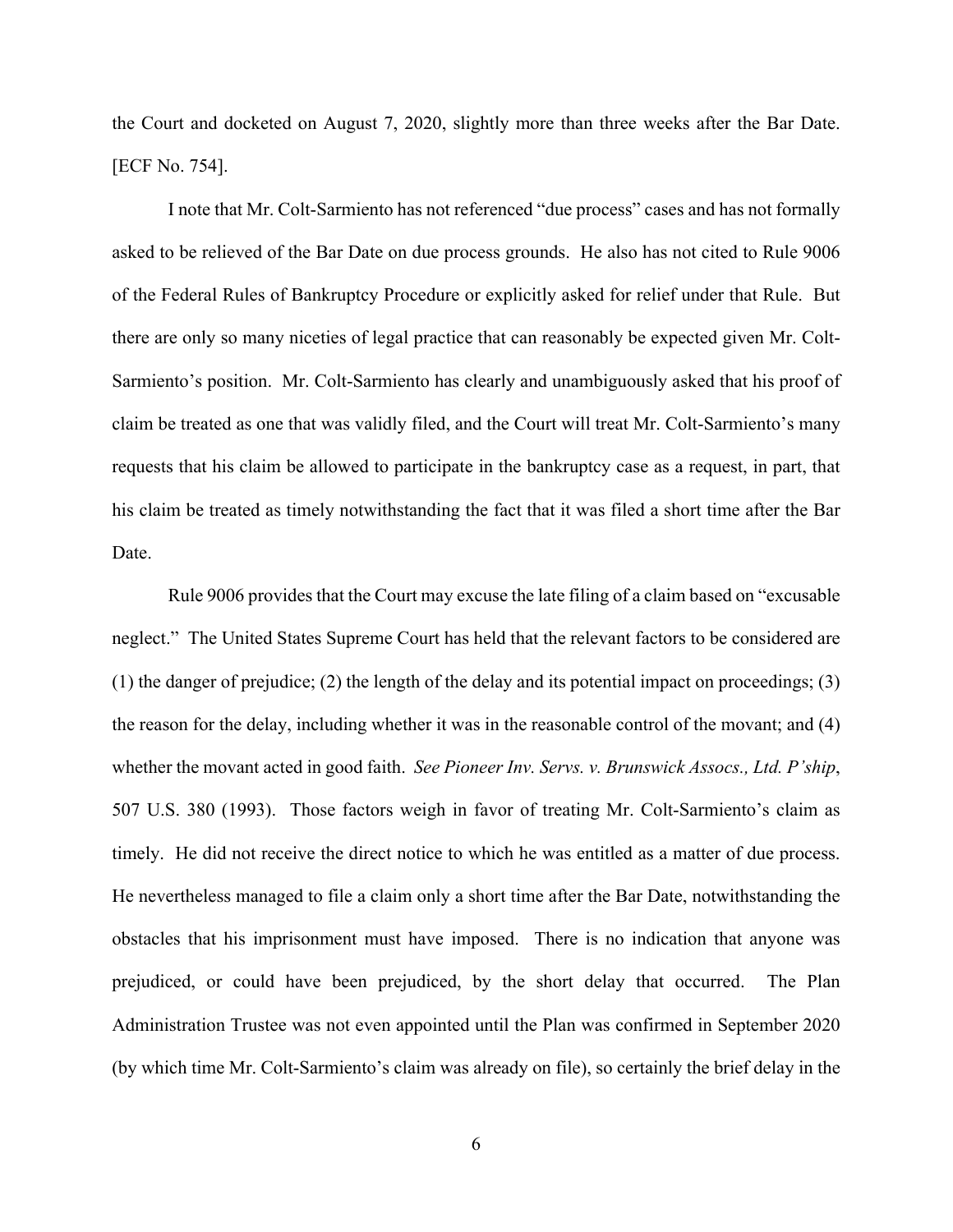filing of Mr. Colt-Sarmiento's claim did not prejudice the Plan Administration Trustee in any way. The Court also understands that distributions to unsecured creditors have not occurred, as there are litigations that need to be resolved before it can be determined whether distributions are available. As a result, there appears to be no prejudice in excusing Mr. Colt-Sarmiento's delay and in recognizing his claim as timely.

Accordingly, the Plan Administration Trustee's objection to Mr. Colt-Sarmiento's claim on timeliness grounds is overruled. The claim will be treated as a timely-filed claim, and the minor lateness that occurred is excused pursuant to Rule 9006. The Court emphasizes, however, that this merely means that the claim was not untimely. It does *not* necessarily mean that the claim is valid. The Plan Administration Trustee retains all rights to object to the claim on its merits.

### **B. The Form of the Claim**

 The claims filed by Mr. Colt-Sarmiento did not use the official forms. However, as noted above Mr. Colt-Sarmiento did not receive the direct notice of the Bar Date (and the mailed copy of a proof of claim form) to which he most likely was entitled as a matter of due process. In any event, the Court finds that the claim forms are sufficient to identify Mr. Colt-Sarmiento and the nature of the claim he is asserting. I find no merit to the suggestion that I should disallow the claim based on its format. If the Plan Administration Trustee needs further specifics, the available discovery tools are more than sufficient for that purpose.

### **C. Alleged Secured Status**

Mr. Colt-Sarmiento has asked to be treated as a secured creditor based on injuries allegedly suffered as a result of information published in the March 2018 Article, including (i) defamation and invasion of privacy "equating to emotional distress," (ii) proximate bodily injury, and (iii) "injury of emotional distress, continuous isolation." *See* Original Proof of Claim (ECF No. 754)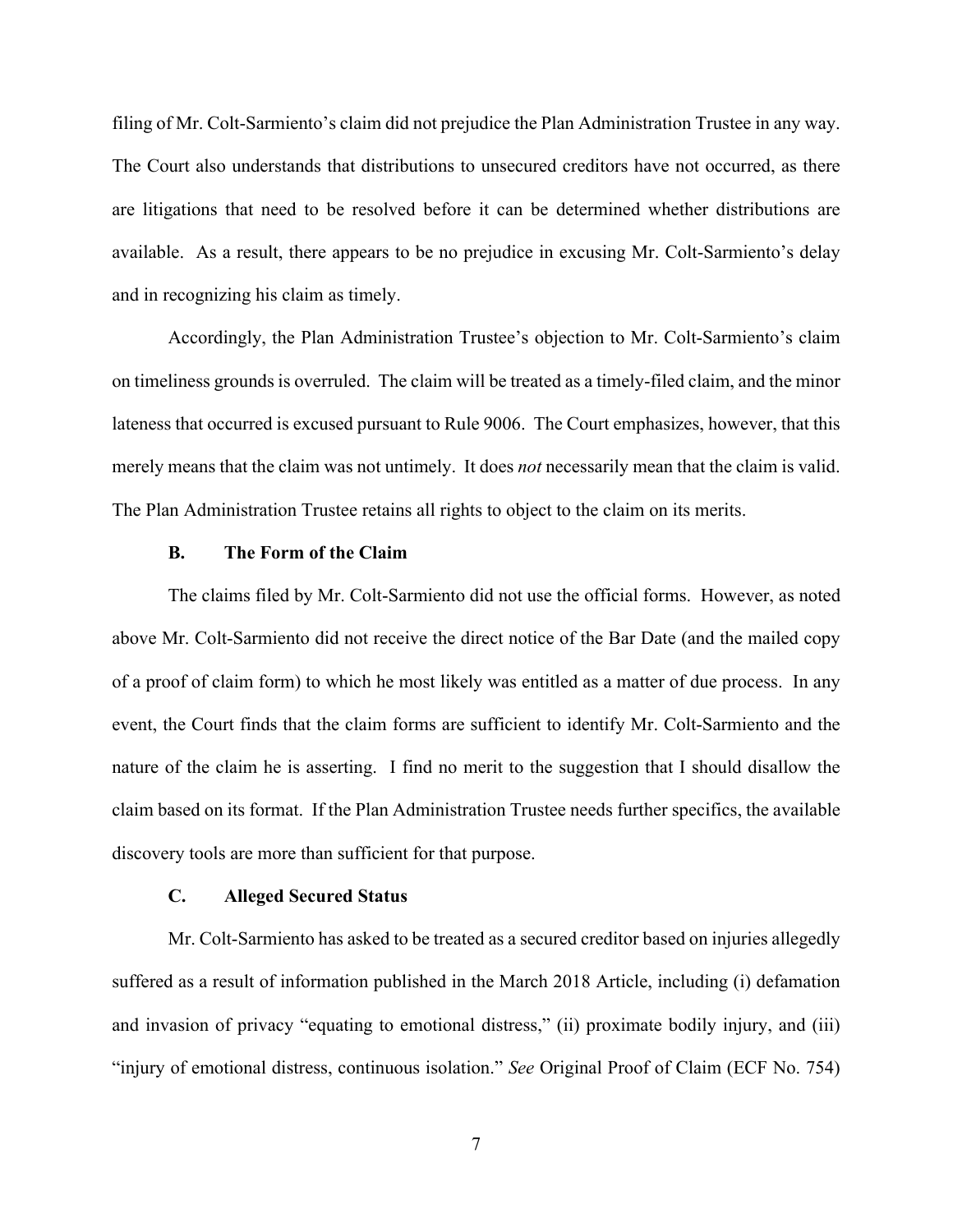at 2-3. However, the Court is not aware of any basis on which the claim could be considered to be a secured claim. No collateral was given, no security interest was perfected under applicable law, and no provision of applicable law has been cited pursuant to which the tort claims that have been asserted would constitute anything other than general unsecured claims.

Accordingly, the Plan Administration Trustee's objection to the "secured" status of Mr. Colt-Sarmiento's claim is sustained. The claim will be treated solely as a general unsecured creditor claim.

### **II. Objections to the Mediation Order**

Mr. Colt-Sarmiento has asked the Court to vacate an Order that allegedly approved a motion by the PBGC to compel a mediation to resolve claims it had asserted. However, no such Order was entered by the Court. The Court heard argument on the PBGC's motion but it deferred a ruling, and no Order was ever entered. The issue then became moot on October 28, 2021, when the GUC Recovery Trustee filed a motion seeking approval of a settlement with the PBGC [ECF No. 1321]. The Court approved that settlement on November 17, 2021 [ECF No. 1345].

Mr. Colt-Sarmiento's motion to vacate therefore is denied. There is no Order to be vacated, and the underlying motion for mediation is moot.

#### **III. Other Objections and Relief Sought by Mr. Colt-Sarmiento**

Pursuant to the Objection [Docket No. 1194], Mr. Colt-Sarmiento sought to object and to provide a defense to "McClatchy's asset claims," to "[r]equest information on undisclosed security bonds," and "timely object[] to the rejection in Schedule A section 2 and 5." *See* Objection (ECF No. 1194) at 1-2. He also objected to a declaration that had been filed in support of an Incentive Plan and objected to an unspecified monthly operating report. *See id.* at 2 and 4.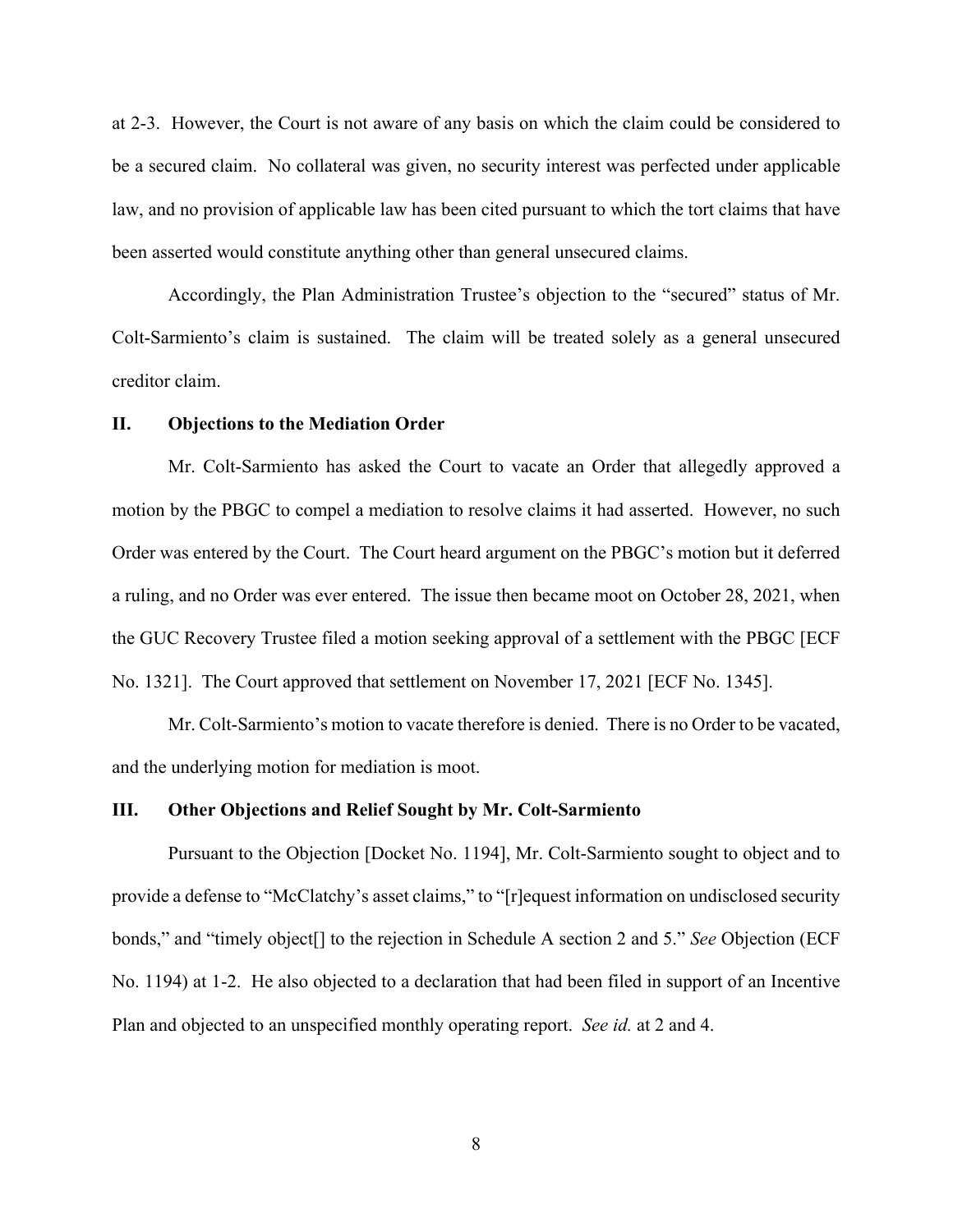#### **A. Security Bonds**.

The Objection purports to "object[] and provide[] a defense to McClatchy's asset claims" and "[r]equest information on undisclosed security bonds." *See* Objection (ECF No. 1194) at 1-2. Mr. Colt-Sarmiento did not elaborate on the objection or any defenses, and he did not identify the information he was seeking or for what purpose. At one point he suggested that a bond be provided in his favor so that he might have assets to offer to a bail company. However, there is no provision of the Bankruptcy Code that would permit a debtor to provide a bond in favor of a general unsecured creditor. In fact, there is no assurance that there will be a recovery on the claim, let alone any meaningful recovery. The claim remains subject to objections on the merits, and even if the claim were to be allowed it is unclear whether general unsecured claimants will receive significant percentage recoveries. This portion of Mr. Colt-Sarmiento's Objection is overruled.

# **B. Rejections of Contracts and Leases.**

On May 1, 2020, the Court entered an *Order Pursuant to Bankruptcy Code Sections 105, 363, 365, and 554, Bankruptcy Rules 6006 and 9014, and Local Bankruptcy Rule 6006-1 Authorizing and Approving Expedited Procedures for Rejection or Assumption of Executory Contracts and Unexpired Leases and Granting Related Relief* [ECF No. 401]. In accordance with that Order, the Debtors have filed eleven notices rejecting executory contracts and unexpired leases (each, a "**Rejection Notice**"). Mr. Colt-Sarmiento's Objection seems to refer to a Rejection Notice but does not specify which one. In any event, Mr. Colt-Sarmiento did not articulate any legal or factual reason why any executory contract or unexpired lease should not be rejected, and did not explain any interest Mr. Colt-Sarmiento had in the contracts or their rejection. That portion of Mr. Colt-Sarmiento's Objection is overruled.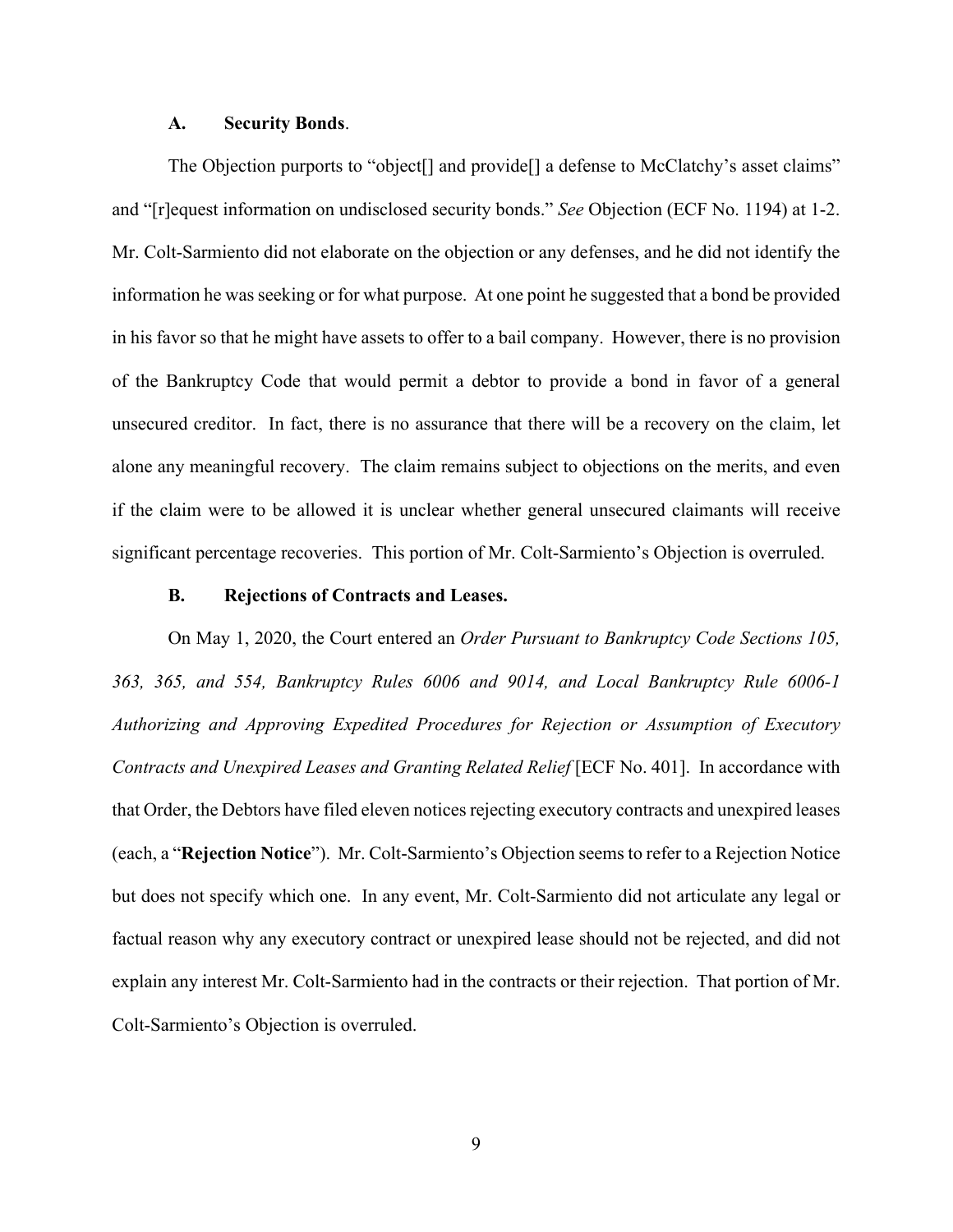# **C. Incentive Plans.**

On February 13, 2020, the Debtor filed the *Debtors' Motion for Entry of Interim and Final Orders Authorizing the Debtors' Motion for Entry of Interim and Final Orders Authorizing the Debtors to Pay Prepetition Wages, Compensation, and Employee Benefits* (the "**Wages Motion**") [ECF No. 15]. The Court entered Orders approving some parts of the motion [ECF Nos. 65 and 184], but the hearing on the request for approval of the Debtor's Corporate Incentive Plan was adjourned to April 29, 2020. *See* ECF No. 184 at 2. The hearing on the Debtor's Corporate Incentive Plan was further adjourned to August 26, 2020 and the deadline for objections by all parties except the Creditors' Committee and the U.S. Trustee was set for April 22, 2020. *See* ECF No. 663.

On August 12, 2020, the Plan Administration Trustee filed the *Declaration of Sean M. Harding in Support of Debtors' Motion for Entry of an Order Approving the Continuation of and Payment of Prepetition Obligations under the Corporate Incentive Plan* (the "**Incentive Declaration**"). On August 25, 2020, the Court entered the *Order Approving Continuation and Payment of Prepetition Obligations under the Corporate Incentive Plan* (the "**Corporate Incentive Plan Order**") [ECF No. 790].

The Objection was not filed until more than a month after the Court had entered the Corporate Incentive Plan Order and more than four months after the objection deadline. It was therefore untimely. Mr. Colt-Sarmiento does not claim any particular or unusual interest in the subject matter and does not contend that he was affected by the relief granted in any particular way and there is no reason to reopen the objection deadline or to reopen the previously entered Orders.

Even if I were to reopen the record on these matters, however, the Objection would not warrant any change in the prior Orders. Mr. Colt-Sarmiento has raised three issues. First, Mr.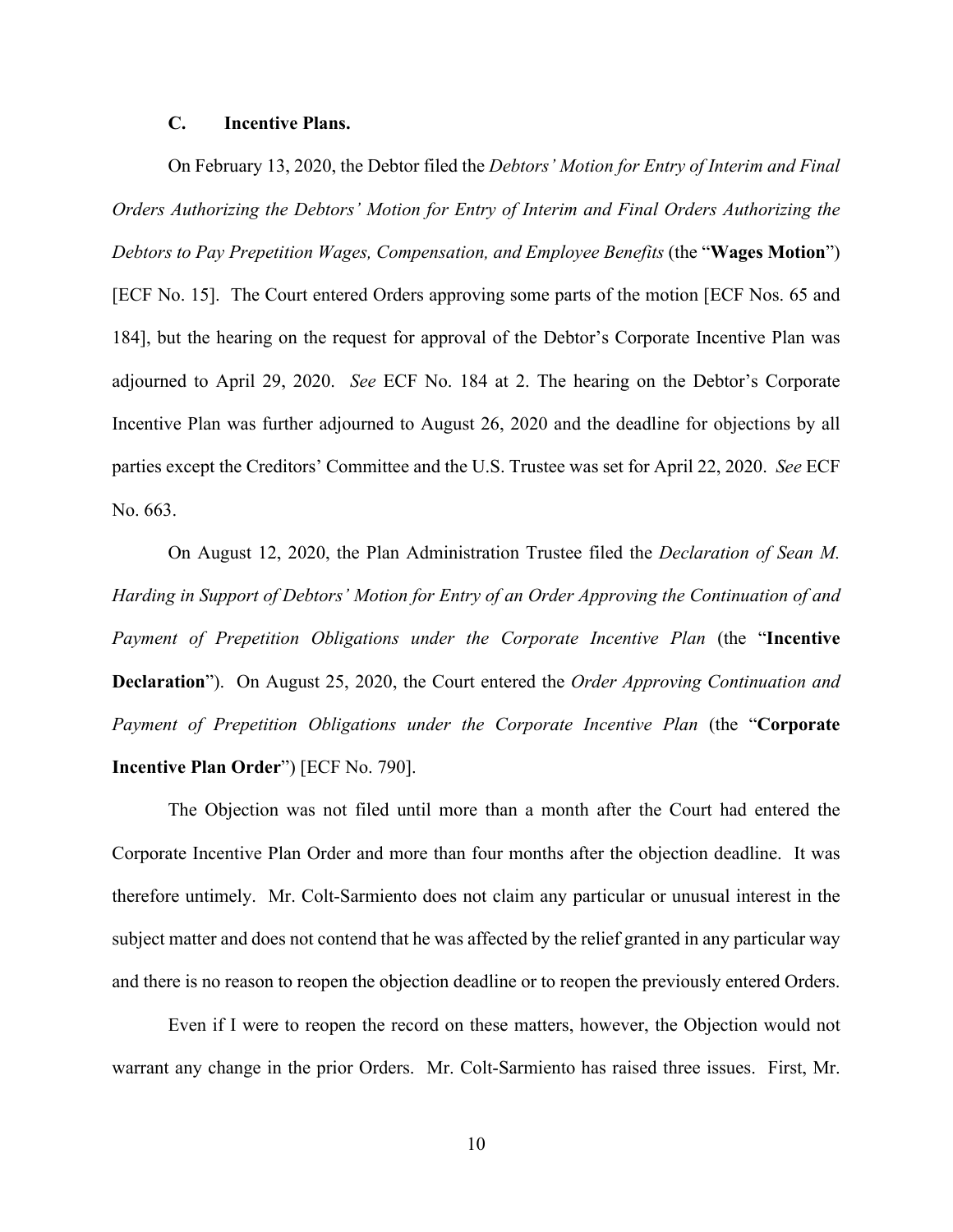Colt-Sarmiento objected to footnote 1 of the Incentive Declaration, which references the complete list of Debtors available on the claims agent website, on the grounds that he does not have internet access. *See* Objection (ECF No. 1194) at 4. However, a complete list of the Debtors was available elsewhere in the court record (to which Mr. Colt-Sarmiento obviously has had some access).

Second, Mr. Colt-Sarmiento objected to footnote 2 of the Incentive Declaration, which provided that capitalized terms not otherwise defined therein have the meanings given to them in the Wages Motion, on the grounds "that the term 'shall' shall be proven by case law or other [a]uthority. And if it cannot be proven then to the contra shall be defined." *See id*. The Court finds no fault in the use of defined terms in the Declaration and no lack of clarity in the points the Declaration addressed.

Third, Mr. Colt-Sarmiento objected to the Incentive Declaration on the grounds that 2018 data is not provided. *See id.* at 5-6. The motion did not require such disclosure as it was focused on the 2020 incentive program.

Mr. Colt-Sarmiento's objections to the Incentive Declaration therefore represent minor points of misunderstanding as to common practices in bankruptcy filings and the relevance of certain data. They are not substantive objections to the relief sought and granted by this Court in the Corporate Incentive Plan Order.

# **D. Operating Reports.**

Mr. Colt-Sarmiento objected to an unspecified monthly operating report on the grounds that there "is no signature of Debtor." *See* Objection (ECF No. 1194) at 2. In fact, every operating report filed by the Debtors was electronically signed by an authorized representative of the Debtors. *See* ECF Nos. 260, 493, 505, 628, 746, 813, 889, 1016, 1089, 1166, 1223 and 1301. The electronic signatures are consistent with this Court's "Procedures for Filing, Signing and